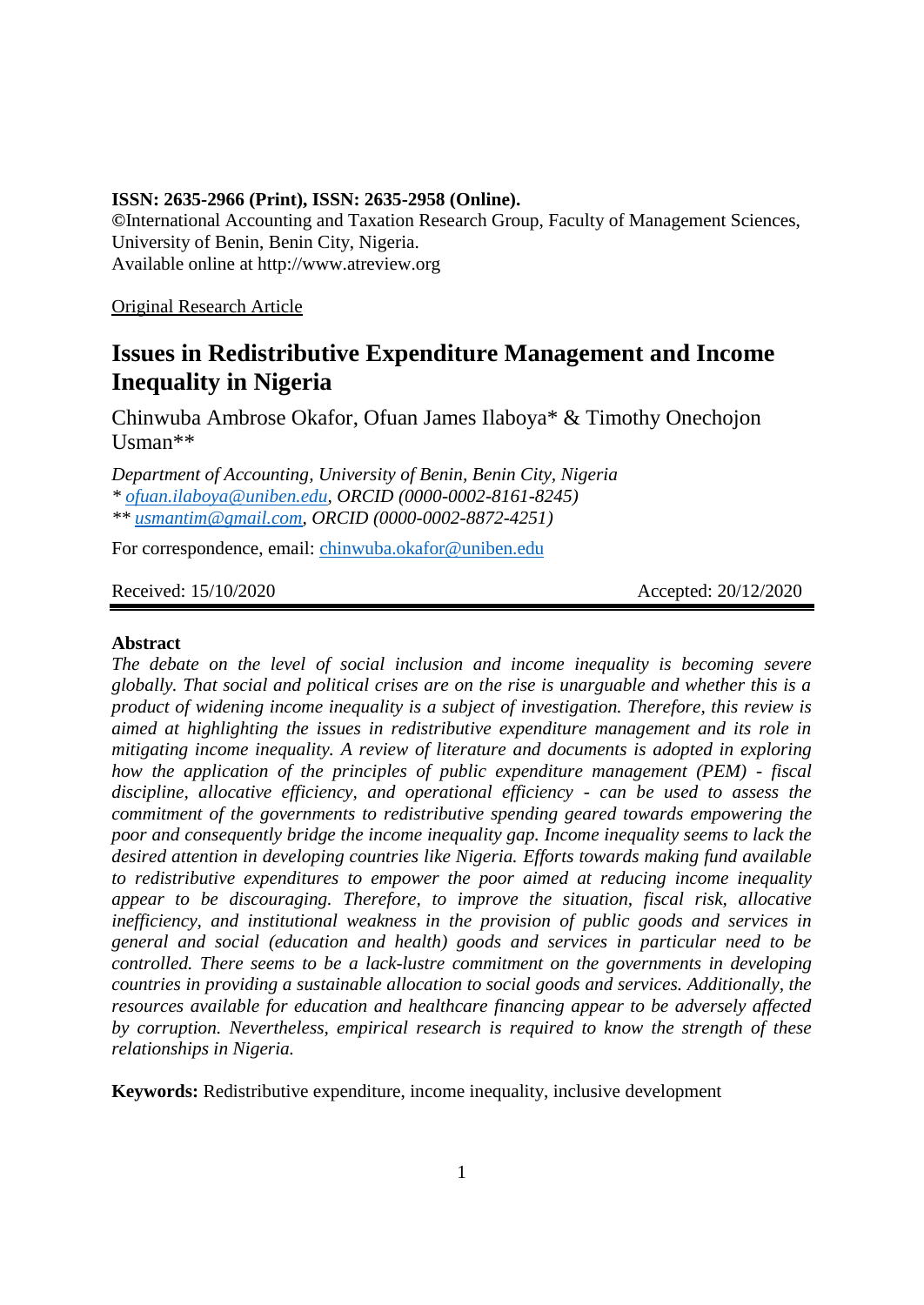## *JEL Classification Codes: D63, H51, H52*

This is an open access article that uses a funding model which does not charge readers or their institutions for access and is distributed under the terms of the Creative Commons Attribution License. (http://creativecommons.org/licenses/by/4.0) and the Budapest Open Access Initiative (http://www.budapestopenaccessinitiative.org/read), which permit unrestricted use, distribution, and reproduction in any medium, provided the original work is properly credited.

© 2020. The authors. This work is licensed under the Creative Commons Attribution 4.0 International License

*Citation:* Okafor, C.A., Ilaboya, O.J., & Usman, T.O. (2020). Issues in redistributive expenditure management and income inequality in Nigeria. *Accounting and Taxation Review, 4*(4): 1-16.

### **Introduction**

The debate on social inclusion and inequality and how these affects harmonious existence in the society appears to have occupied the centre stage of global policymaking. The escalation in inequality is one of the global issues claimed to be responsible for mounting social and political crises (World Bank, 2006). Oxfam (2017a) alerts that the wealth of only eight men equals the value of the poorest half of the population of the world, estimated at 3.6 billion people. Peaceful co-existence in the society with this phenomenon can be a source of concern as the rich are perceived with resentment by the poor. To worsen the situation, the global economy has shown a weak outlook: After more than eight years of experiencing a global financial and economic crisis, recovery has been frail and, the only way out is to adopt co-ordinated policies that are inclusive {International Labour Organisation (ILO), 2016. However, the level of commitment of the world leaders to the philosophy of inclusivity seems to have generated controversies.

It is noted that "if we are to secure a sustainable economic recovery, we need to ensure that nobody is left behind" (Thyssen, 2017, par. 16). The Global Risk Report by the World Economic Forum involving over 750 experts assessed 30 global risks and 13 underlying trends in the global economy (WEF, 2017a). Rising income inequality and wealth disparity came as number one of the five top risks identified; the other four, based on their severity, are changing climate, increasing polarisation in societies, rising cyber dependency, and ageing population (WEF, 2017a).

Nigeria's income inequality level has remained high (Oldekop et al., 2016; WEF, 2017b) in different parts of the world. Nigeria has been around 48% over the past 7 years and recorded less than 40% for the past 30 years (World Income Inequality Database, WIID3.4, 2017). Its inclusive development index rating has also not improved. Nigeria's inclusive development index (IDI) absolute score in the 2017 report was put at 3.07 (on a scale of 1 representing lowest score and 7 signifying best score), and the 5-year IDI trend was put at -2.99% between 2011 and 2015. The negative 5 year IDI signifies a continuous decline in the level of inclusive growth. In 2016, it was recorded that five richest Nigerians accumulated a total wealth of about \$29.9 billion which was more than enough to lift all Nigerians living below the extreme poverty line of \$1.90 from poverty in one year (Oxfam, 2017b).. As stated by Aigbokhan (2017), Nigerian experience has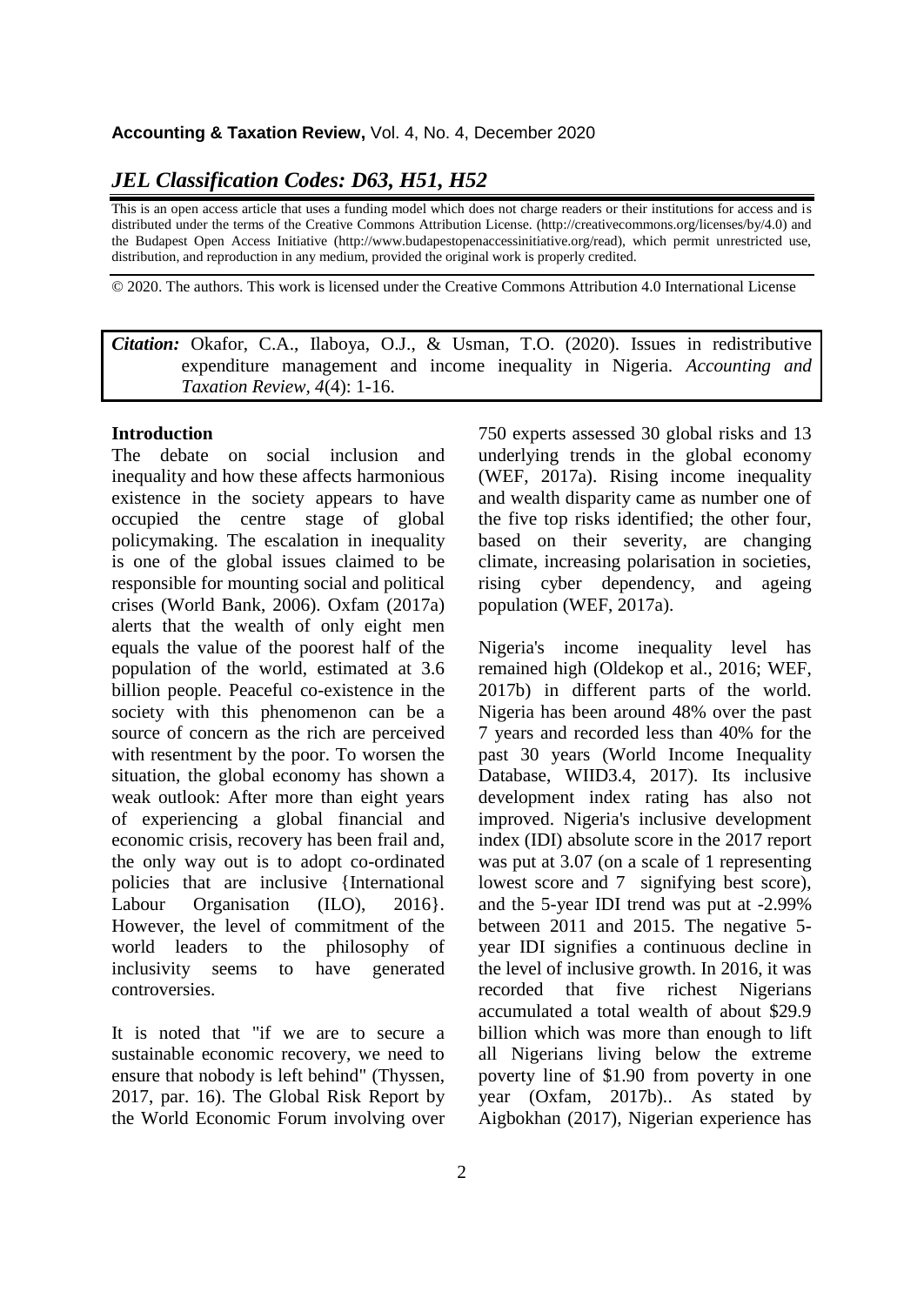shown that the increase in GDP over the years has not impacted the poor. This is likely attributable to pro-rich dimension the economic growth has taken over the years thereby shifting much of the benefits of growth to the rich.

Designing a fiscal policy framework that is anchored on fair redistributive mechanisms are important to social justice (De Muro, 2016). This is to empower the poor and ultimately alter the course of income inequality (Mayer, Lopoo, & Groves, 2016). The outcome is, however, dependent on the disposition of policymakers towards social expenditures and public expenditure management process. As observed by Gates (2018), developing countries like Nigeria pay less attention to human capital development through education and healthcare than physical infrastructures. Also, some critiques see social costs by the government as "a cost of forgone output" arguing that such cost does not add productive returns to the economy (Marinkov, 2015, p.77). This debate is far from ending; therefore, it remains an essential issue in policymaking and research.

Different studies (Muinelo-Gallo & Roca-Sagales, 2013; Afonso, Schuknecht, & Tanzi, 2010; Li, Xie, & Zou, 2000) have established a link between redistributive spending and income inequality. However, Korpi and Palme (1998) have posited that paradox exists in redistribution as the more the policies are targeted at the poor, the less likely the poverty level is. Huber and Stephens (2012) found otherwise in Latin America and, by extension, in developing economies because of dependency trap (Marx et al., 2013), redistributive inefficiency (Van Oorschot, 2002), and Robin-Hood paradox (Wong, 2017). It can

be deduced that government's priority in investing in the social sector is key in realising social objectives.

Various challenges exist in public expenditure management (Kasim, 2016). Some of these arise from fiscal risk due to fiscal indiscipline (PwC, 2017), inappropriate allocations to social spending, and poor accountability and transparency emanating from poor institutional quality in the operational implementation of budgets (Tommasi, 2009). Weak institutions perhaps could make the government derail its set social objective.

From the foregoing, the paper is aimed at reviewing related literature to highlight policy issues in redistributive expenditure management of government and its influence on income inequality. The remainder of the study is divided into the concept of income inequality, the concept of redistributive expenditure management and its connection with income inequality, practical issues in redistributive expenditure management and income distribution, and conclusion and implication of the study.

#### **Income Inequality**

Inequality, one of the key elements of social inclusion, has assumed the centre stage of global discourse. This is seemingly connected to its relevance in entrenching peace in the face of mounting social and political concerns (World Bank, 2006). What then is "inequality"? The term is somewhat complicated because it can prompt a reasonable number of the observers' varying ideas based on criteria such as training, dispositions, and prejudices. Nevertheless, a few perspectives about inequality are considered herein.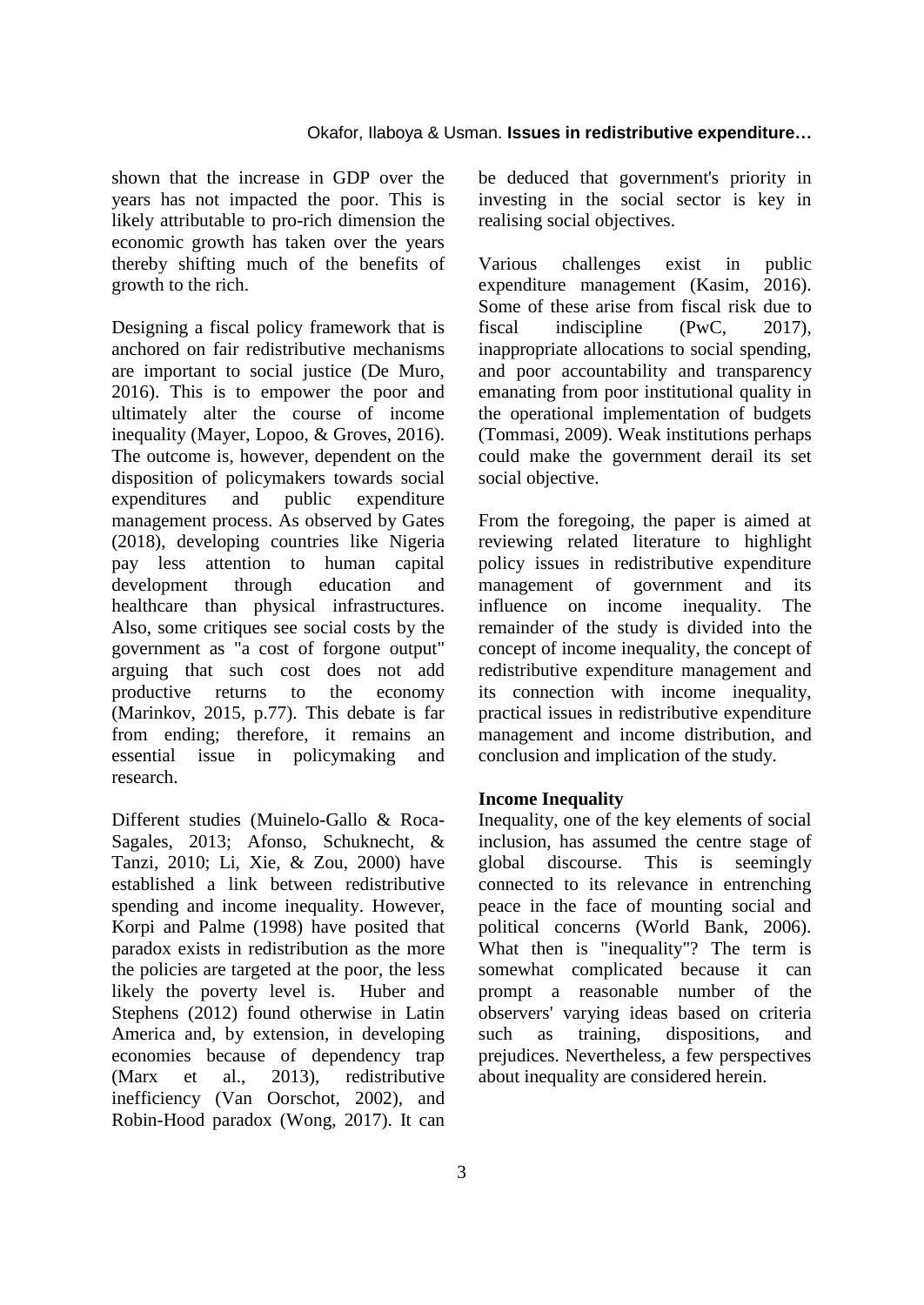According to Powell (2011, p.1), inequality unarguably represents "a departure from some idea of equality". It gives an idea of discrimination or dichotomy between individuals, households, and countries. Many inequality perspectives are income inequality, wealth inequality, inequality of standard of living, inequality of rights, and inequality of opportunities (De Muro, 2016). Similarly, Cox (2017) opines that inequality can take different shapes, which include class, gender, race, ethnic identity, and economic inequality. Economic inequality can be further broken down into income inequality, wealth inequality, expenditure inequality, and inequality of opportunity (Liu, 2005; Neckerman & Torche, 2007; Powell, 2011; WEF, 2017a; Frankfurt, 2015).

Economic and political research tends to dwell most on income inequality. De Muro (2016) opines that this is attributable to income inequality's overarching role as other forms of inequality are believed to be related to it. The pivotal position of income inequality in relation to other forms of inequality has placed it in attention (International Monetary Fund [IMF], 2014; Joumard, Pisu, & Bloch, 2012) thus makes it a vital issue of discourse. Income inequality denotes a gap in earnings between households and, as noted by Fadda and Tridico (2016) and Zhou and Qin (2012), represents the distribution of income based on both functional and personal dimensions. While functional inequality is centred on capital and labour income distinctions, individual inequality or personal inequality shows the distribution or dispersion of income across households (Fadda & Tridico, 2016). Income inequality based on household, which is the more studied income inequality type, is normally indicated by a ratio adopted by Corrado

Gini known as Gini Coefficient; where a higher coefficient signifies more income inequality.

## **Redistributive Expenditure Management and Income Inequality**

Redistributive expenditure as a component of fiscal policy is a redistributive tool that governments have used to achieve some welfare objectives. One of these objectives is income inequality, prompting adopting the right fiscal policy mix to address the imbalance in income distribution. Sarantides and Kammas (2016) define fiscal redistribution as the efforts to reduce income inequality via taxation, transfers and public spending. Fiscal redistribution of income is undoubtedly a subset of overall fiscal policy. Lopez, Thomas, and Wang (2008) note that fiscal policy is an essential tool for allocating resources to ensure a balance between human capital, physical capital and natural capital. This is because the economy needs these three vital assets in the right mix for sustainable growth. Lopez *et al.* (2008) also note that tax policies and public spending profile determine the accumulation and depletion of these key assets.

It is further argued that "fiscal policy is powerful enough to influence macroeconomic expansion and contraction and to affect intergenerational transfers through debt, social security, taxation on extractable resources and pollution, and subsidies and expenditures on mitigation and adaptation" (Lopez *et al.,* 2008, p. 17). Similarly, the fiscal policy framework is anchored substantially on tax policy and government policy on public expenditures (Mankiw, 2003; IMF, 2014). Benabou (2000) argues that the economy benefits if the government spends on redistributive spending on health and education, which is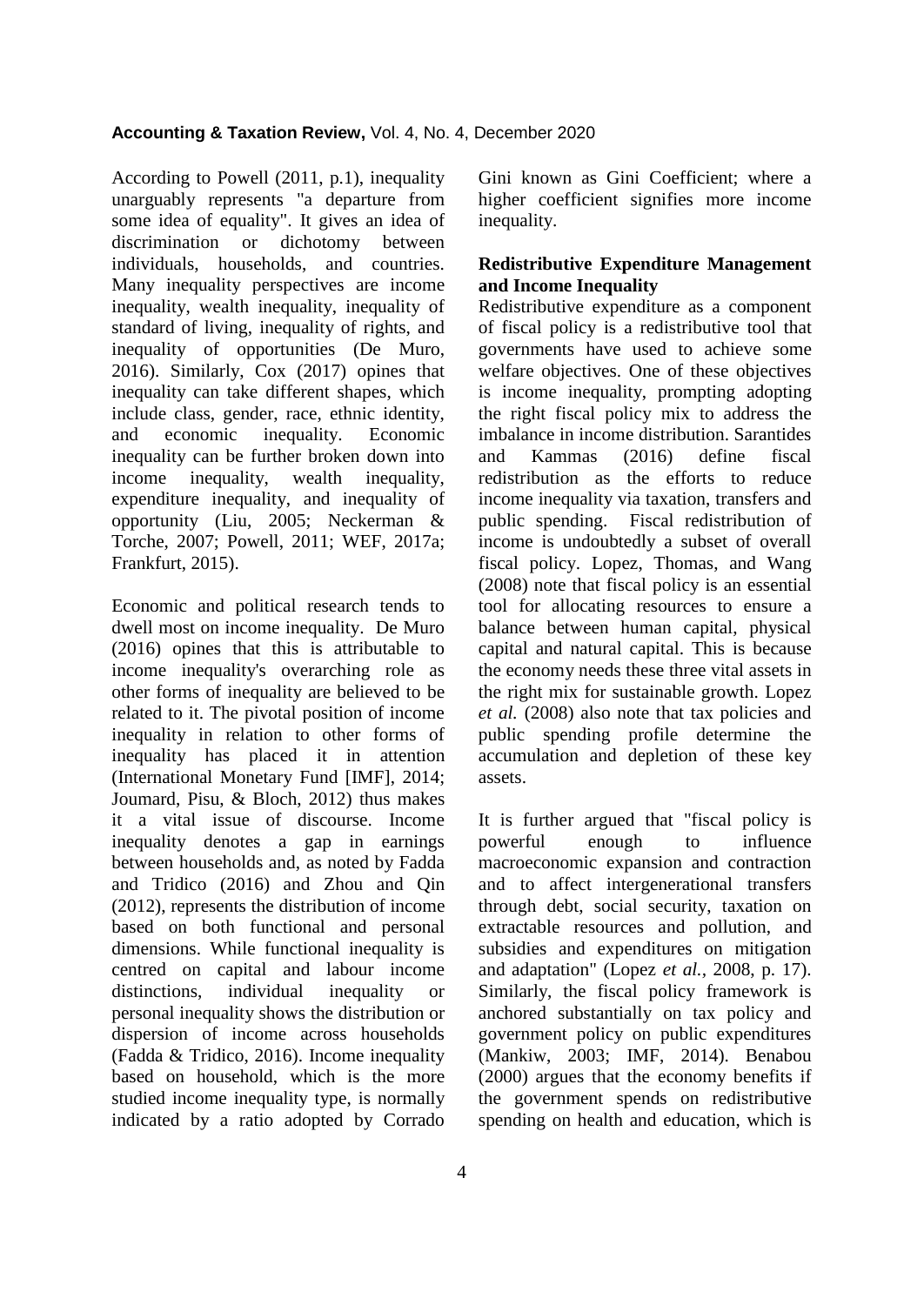said to improve human capital quality. Similarly, Saint-Paul and Verdier (1993) assert that redistributive mechanisms that mitigate the losses attributable to market imperfection are favourable to growth and welfare. Income inequality is undoubtedly one of the components of social welfare.

The spending policy on social expenditures is part of the overall public expenditure policy of the government. This makes public financial management in general and public expenditure management (PEM) in particular crucial. Public expenditure management is an aspect of public finance that deals with all public spending policies that revolve around three key objectives of fiscal discipline, allocative efficiency and operational efficiency (Tommasi, 2009, Compos, 2001). PEM differs from conventional budgeting (CB) tool in several ways. However, the striking distinction is that while the desired outcome to society is the utmost concern of PEM, CB's major objective is to legalistically implement the budget based on rules to achieve output without recourse to the ultimate outcomes (Compos, 2001). Therefore, redistributive expenditure management is a key budgeting approach to adopt since the major objective of social cost budget is not output but also to ensure that the welfare outcomes (one of which is bridging income inequality) are achieved.

The income gap in some countries is a serious matter for policymakers (Bamford, 2015). Redistributive mechanisms are thus necessary to curb its excesses when the state incurs social costs for the good of the poor (Muinelo-Gallo & Roca-Sagales, 2013). The level of fiscal redistribution is largely dependent on the strength of market inequality (Fadda & Tridico, 2016). Studies have been carried out on fiscal redistribution

and income inequality in different jurisdictions. For instance, Aziz, Laila, and Prihantono (2016) found that redistribution is negatively related to income inequality, but Saint Paul and Verdier (1996) showed that higher inequality might not attract more redistribution of income. Woo (2011) reported that higher income inequality leads to more volatility in fiscal redistribution policy. This shows that redistributive expenditures can significantly lower income inequality in both developed and developing countries.

Redistributive spending plays more role in redistribution than direct cash transfer (Goni, Lopez, & Serven, 2011). Cash transfers have been a subject to abuse as it is always difficult, most especially in developing countries, to get it across to "poorest segment of the society without corruption and other leakages" (Komolafe, 2016, par. 19). Consequently, government spending on education, healthcare, and other social goods is vital to achieving favourable income distribution (Brandolini & Smeeding, 2009; Garfinkel, Rainwater, & Smeeding, 2006). In-kind benefits can alter the inequality of market rewards (IMF, 2014). Also, increased access of citizens to education and health is contended to have the potential of reducing income inequality by reducing disparity in education outcomes and market earnings (De Gregorio & Lee, 2002; Roll & Talbott, 2002; Harberger, 2003).

Conceptually, government actors are supposed to be accountable to the public in managing the resources entrusted to them for optimal results. This is not always the case, perhaps as a result of institutional failure, one of which is corruption. Corruption which is generally believed to be the use of public office for personal benefits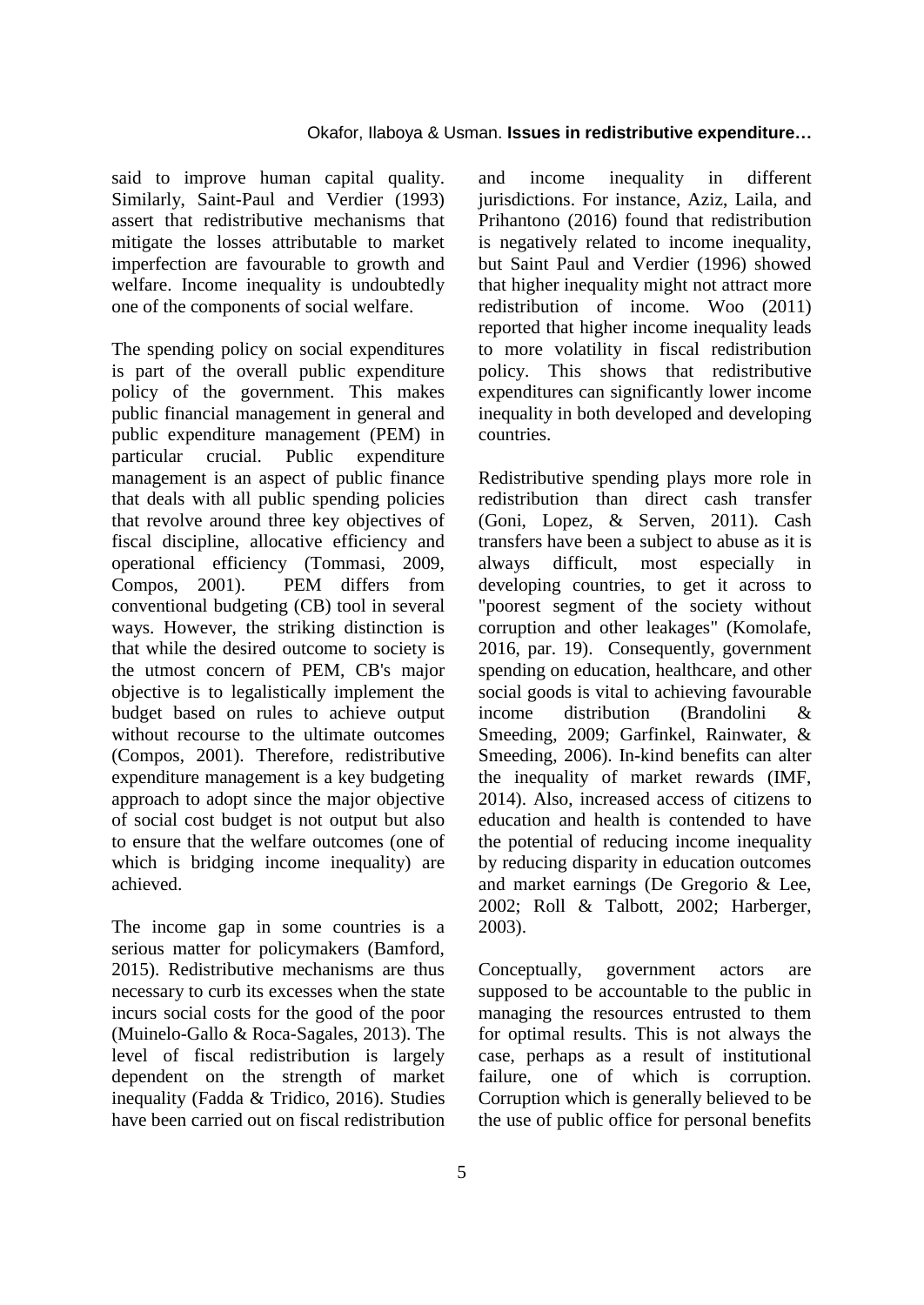(Dincer & Gunalp, 2011). Dincer and Gunalp (2011) opine that corruption influences both the rate of growth in income and income inequality because, as noted by Gupta, Davoodi, and Alonso-Terme (2002), the proceeds of corruption are always likely to go to the rich income group who are politically connected and economically powerful than the poor. It is further argued by Uslaner (2008) that economic inequality and low trust is responsible for the inequality trap as corruption leads to low trust and low trust, in turn, leads to more inequality.

Research has been done on this phenomenon (Gupta et al., 2002; Chong & Calderon, 2000; Li, Xu, & Zou, 2000). It is a serious governance issue with grave effects on government spending through "rent extraction of bureaucrats and rentseeking of private agents" (Dzhumashev, 2014, p.404) thereby distorting the efficiency and effectiveness of public spending arising from the flawed budget processes (Blackburn, Bose, & Haque, 2006; Keefer & Knack, 2002; Mauro, 1998). Spending in government is believed to be suboptimal because of corruption (Dzhumashev, 2014). Similarly, some researchers such as Aidt (2003) and Celentani and Ganuza (2002) studied the effect of institutions on the effectiveness of governance. Some of these studies' recurring themes are on the effectiveness and efficiency of bureaucratic components, law and order, and democratic institutions. Aidt (2003) and Celentani and Ganuza (2002) showed that the degree of corruption is a function of governance structure's effectiveness.

Similarly, Dzhumashev (2014) argues that the institutional structure's ability to curb weaknesses or otherwise of the system

determines its cost – the costs of corrupt behaviour to the culprit. Institutional quality appears to have occupied a significant position in public spending and its outcomes. Since the strength of institutions differs from country to country, there is a need, therefore, a need to investigate this further.

## **Issues in Redistributive Expenditure Management and Income Inequality in Nigeria**

For any government to achieve its roles to its citizens, two things are essential: (i) sufficiently and appropriately collecting resources from the economy and (ii) allocating(distributing) and applying the resources collected in a responsive, efficient, and effective manners (Richard & Daniel, 2001). While these two objectives relate to public financial management, Richard and Daniel (2001) note that it is the application of resources that pertains to PEM which is concerned with using the money collected directly and indirectly from the public in ways that represent the preferences of the people.

Tommasi (2009) observes that public expenditure management entails expenditure policy of the government and societal choices and as a budgetary tool, planning, management, and control of public expenditure are necessary processes that can enhance the achievement of desired outcomes. The unsustainability of conventional or incremental budgeting has resulted in a paradigm shift to PEM, which adopts new, improved budgeting approach such as zero-based and performance budgeting system (Campos, 2001).

The three objectives of PEM are aggregate fiscal discipline, allocative efficiency, and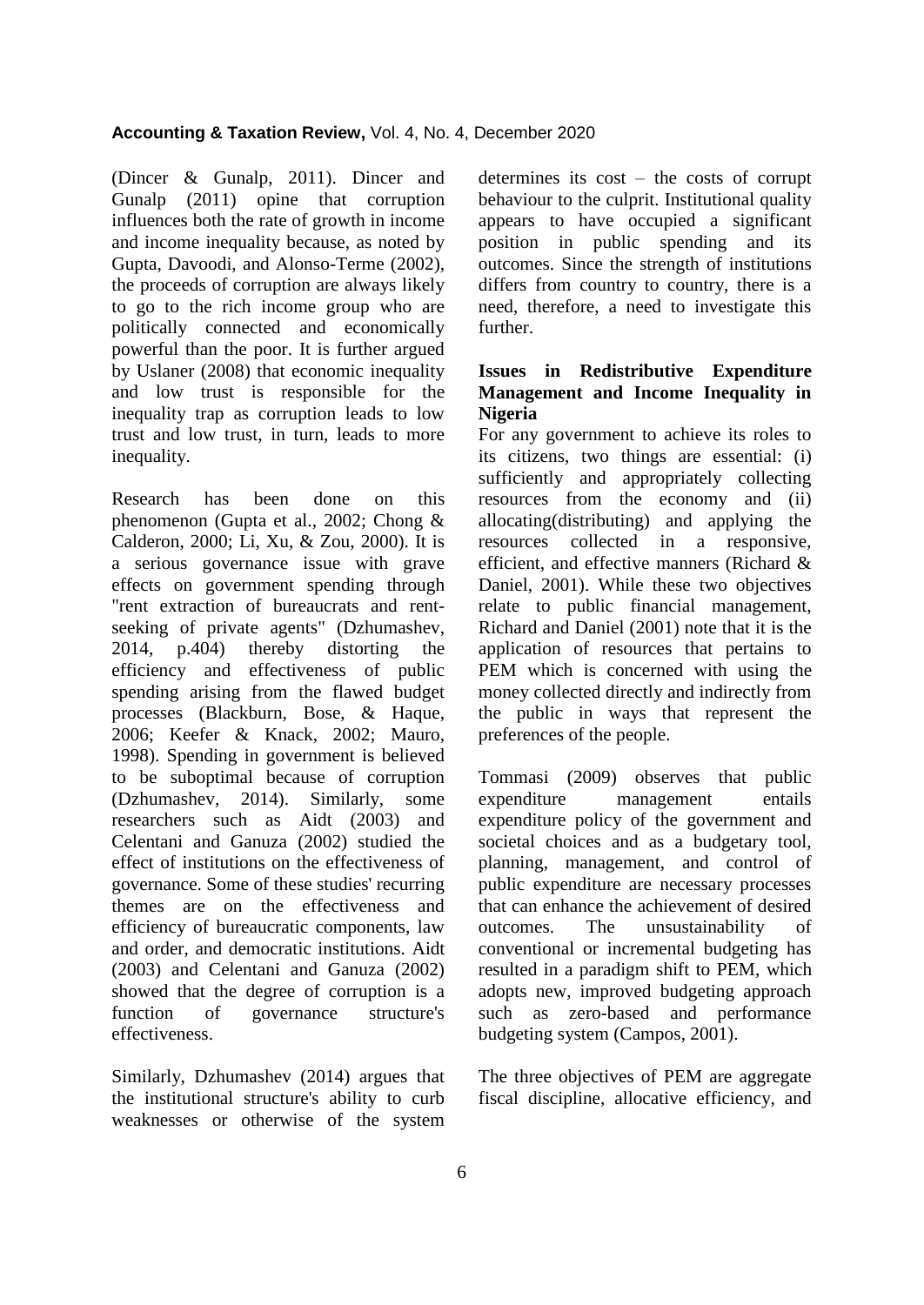operational/technical efficiency. These key objectives are explained thus:

- (i) Maintenance of aggregate fiscal discipline: Fiscal discipline relates to setting up fiscal controls aimed at setting expenditure ceiling. As noted by Richard and Daniel (2001), total public expenditure ceiling ensures that government has disciplined totals which allow for macroeconomic stability, sustainability, and efficient management of fiscal risks. It is important to note that one aspect of sustainability relates to budget deficits and the attendant amount of borrowing and the inherent interest servicing costs, and how favourable this can be in short-term, medium-term and long-term periods.
- (ii) Allocation of resources in line with government priorities: The allocation efficiency of the budgetary process deals with distributing the resources of government in accordance with priorities and needs of the people (Richard & Daniel, 2001). There are actually competing sectors and the political dimensions as to who gets what determines how successful this objective can be.
- (iii)Operational and technical efficiency: Promoting efficient delivery or output is dependent on the capacity to implement the set programmes and achieving

results at the minimum costs (Richard & Daniel, 2001; Tommasi, 2009). In managing expenditures at this level, the key element necessary for its success is institutional quality, which includes the level of corruption and nature of bureaucracy in a country.

The medium-term expenditure framework (MTEF) has been adopted and is critical in adopting the PEM framework. It is believed to be a strategic policy and expenditure framework that provides better input for taking decisions on budgetary allocation based on the public's priority (Anipa, Kaluma, & Muggeridge, 1999).

As opined by Kasim (2016), a wellimplemented MTEF should provide a linkage between governments' priorities and budget as well as ensuring that plans are within a sustainable spending limit with a clear indication of any trade-offs between the competing public objectives, linking budgets with policy preferences, and enhance outcomes through increased accountability, transparency and more certainty of resource availability. Figure 1 depicts the PEM framework's clear view and its practical difficulties in achieving fiscal discipline, allocative efficiency, and administrative accountability in Nigeria.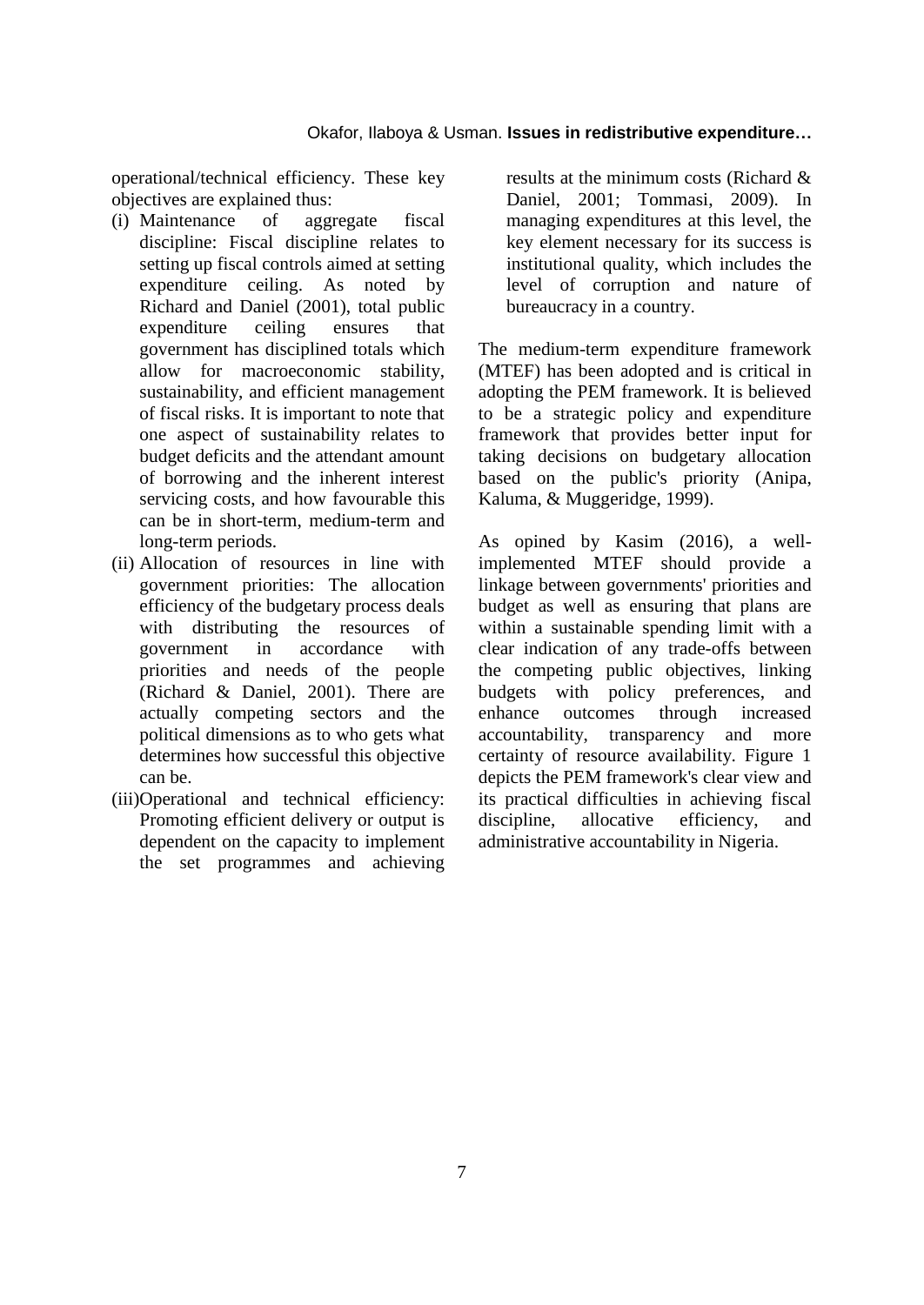

**Figure 1: Public Expenditure Framework in Nigeria (Adapted from Compos (2001) and Tommasi (2009)** 

Operational Efficiency

Despite the adoption of MTEF, which is an arm of PEM, Nigeria's fiscal discipline seems to be a mirage. This is attributable to increasing debt burden and weak non-oil tax-generating capacity. PwC (2017) notes that apart from the rising debt profile, which is although, at an acceptable threshold, the attendant cost of servicing is becoming alarming. The debt service to revenue ratio stands at about 50% in 2018, which is above the acceptable threshold of 25% (set by IMF) with such trend in force since 2015 (PwC, 2017). What is even more troubling is the insufficient non-oil tax revenue-

20%

generating capacity standing at about 2.3% of the GDP in 2016, which is far below the 15% average for sub-Saharan African countries.

ii. Difficulty in pricing public goods when government

quality

is monopoly seller iii. Issue of institutional quality

Figures 2 and 3 show the trend of debt and its attendant servicing costs. These indicate that the burden of debt servicing cost can have a significant impact on the resources of a country that can materially impact productive spending such as education and health. What seems to be a concern is that social costs always appear to be at the receiving end when debt stock rises.



8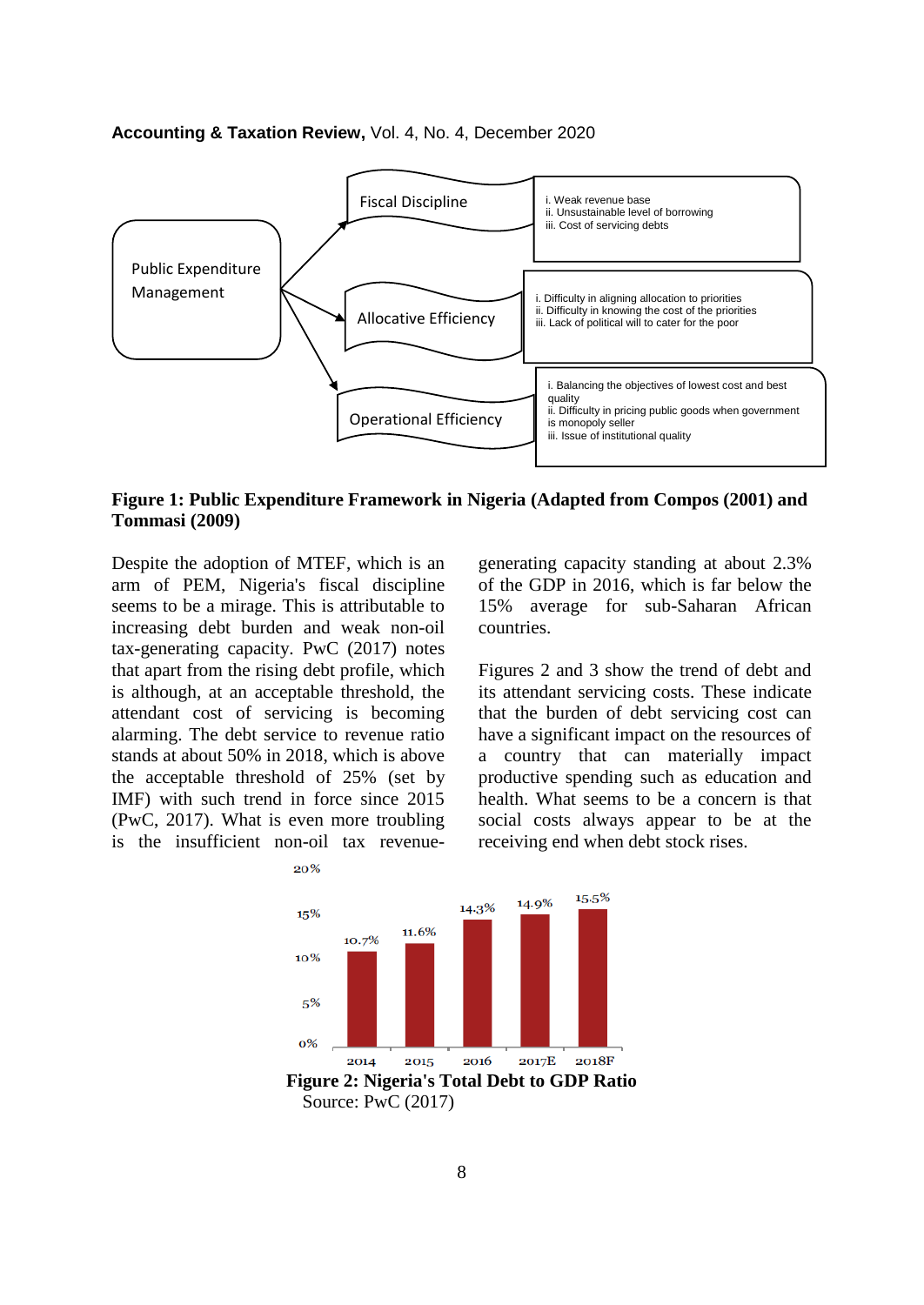

Okafor, Ilaboya & Usman. **Issues in redistributive expenditure…**



Table 1 and Figures 2 and 3 show that since 2014, the ratios of social costs to GDP have declined and, consequently, have no noticeable impact on income distribution. It can be intuitively observed that the increasing debt servicing burden can have a serious impact on resources available to social costs since all the spending is made from one pool.

In considering allocative efficiency, several questions come to mind. Compos (2001) stated some of these questions are: Do the allocations by the government represent the most essential needs of the country? Is the public expenditure allocated to the right things? Are allocations made with considerations of the welfare of the poor? In an attempt to relate these questions to Nigeria, it appears that the Nigerian budgeting processes do not consider (with the attention it deserves) the welfare of the poor as the top-down approach is usually adopted. Allocating resources to the right ministries and activities are still perceived to be a difficult task.

Looking at performances on Table 1, there is an indication that there is a lack of required commitment on the part of the government. For instance, as can be seen in

Table 1, the percentage of education and health expenditure has never been more than 1 *per cent* of GDP compared to the World Health Organisation (WHO) minimum threshold. Nigeria's education spending has not been close to the United Nations' required threshold for education spending.

**Table 1: Percentage of Social Cost to GDP**

| Year | <b>Health/GDP</b> | <b>Education/GDP</b> |
|------|-------------------|----------------------|
| 1981 | 0.44%             | 0.99%                |
| 1991 | 0.14%             | 0.28%                |
| 2001 | 0.65%             | 0.87%                |
| 2011 | 0.43%             | 0.58%                |
| 2015 | 0.30%             | 0.37%                |
|      |                   |                      |

**Source: Authors, calculated from CBN (2017)**

It is important to note that apart from the difficulty involved in costing programmes and government activities, it is also difficult to know the actual value for money, especially when the government is the only sole provider of services. This situation does not always provide a competitive environment, neither does it provide clear yardsticks for measurement.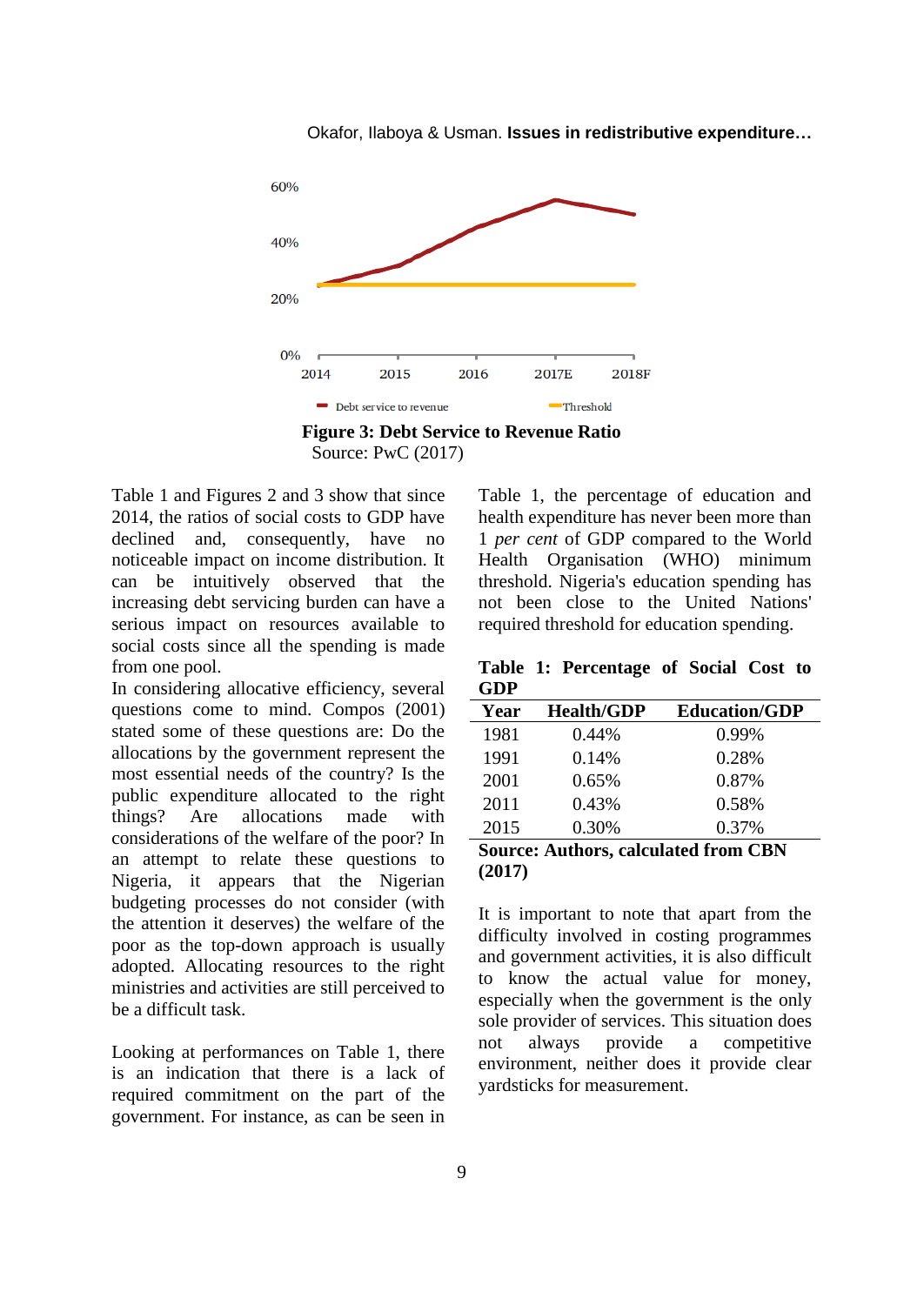Another serious issue with public expenditures on education, health, and other redistributive spending is expenditure management's operational inefficiency. This is attributable to low institutional quality, which has given rise to corruption and rentseeking in the public sector. The Transparency International's corruption perception index for Nigeria has not improved over the years as a result of the high rate of corruption in the system. In Figure 4, the Index which represents how accountable and transparent the country has been below 0.30 on the scale of 1 for many years.

Figure 1 shows that the level of accountability of the governance system in Nigeria is still weak and when corruption is high the poor suffer since they are at the receiving end of corruption. This accounts for more income inequality. The World Bank's (2017) reports of 2015 Afrobarometer survey revealed that at least 78 percent of Nigerians believe that the fight against corruption has been weak. It implies that the impact of government spending primarily social component on the poor and by extension on income inequality remains questionable in the face of corruption. Corruption seems to be on the rise, and its impact on the relationship between income inequality (Delavallade, 2006) and redistributive expenditures demands investigation in developing countries since corruption has been argued to be a bane of development in the emerging economies.



**Figure 4: Corruption Perception Index (Transparency International, 2005 - 2017)**

In 2016 for instance, Nigerian corruption perception index (CPI) stood at 28 (on the scale of 100), which is far below the global average score of 43 (Transparency International, 2017). Although Nigeria's ranking has remained at 136 out of about 176 countries surveyed for three years since 2014, the CPI of 28 in 2016 represented the highest score in decades (Trading

Economics, 2017; Transparency International, 2017). This throws a bad light on how effective the fight against corruption and how endangered the citizens are accessing public goods.

An accountable and transparent government earns the support of the people through increased tax compliance which ultimately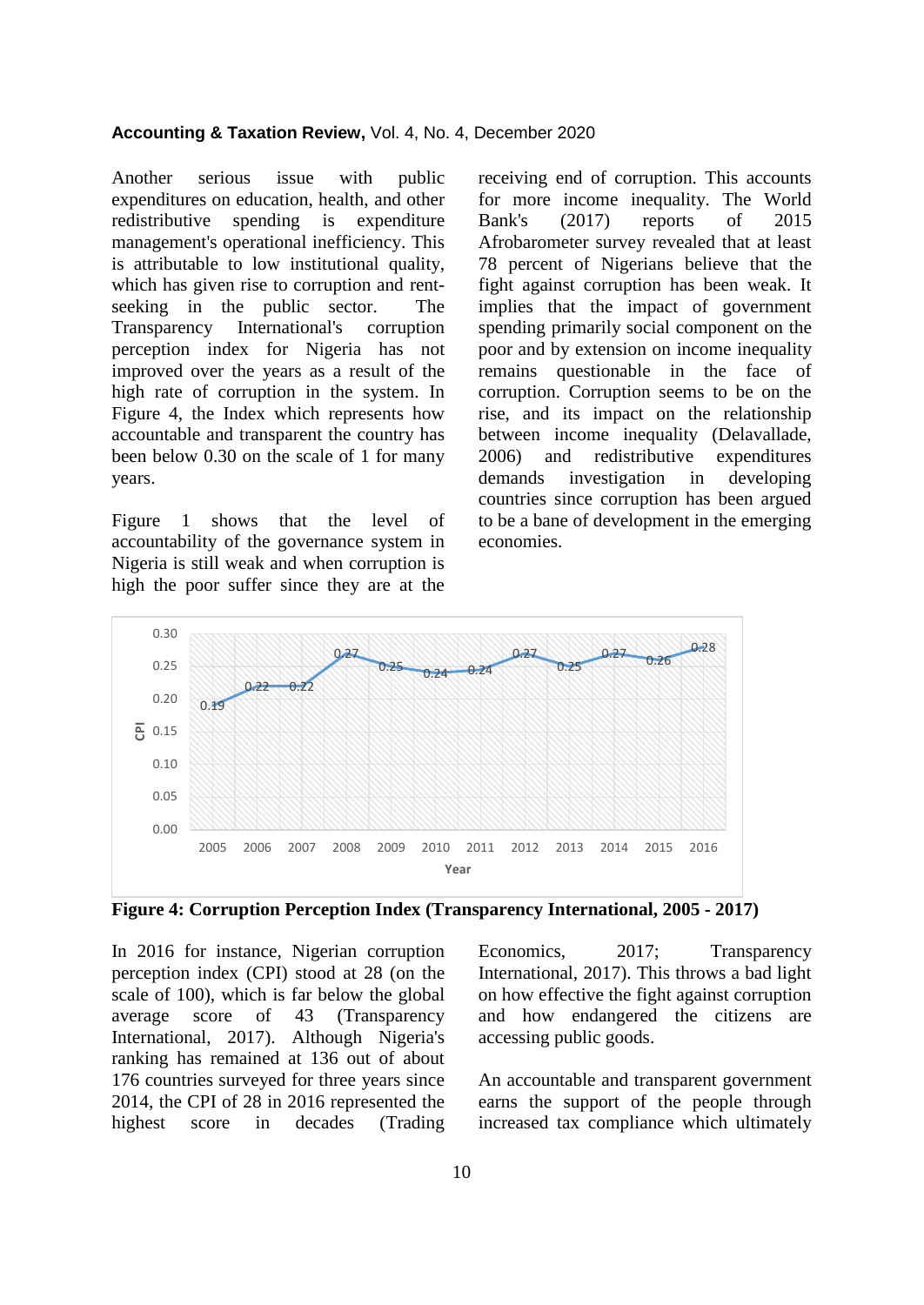translates to higher revenue. However, the trigger of tax carry can influence income inequality (Duncan & Sabirianova-Peter, 2016). One common response is tax evasion which is more severe as a result of the large informal economy. When the income tax system is weak, and little attention is given to resource allocation favouring the social sector, a surge in income inequality becomes phenomenal. This is visible in the value of Gini Coefficient of Nigeria which has swung only a little below 50% since the early 2000s.

#### **Complexities in REM in Developing Countries**

The value of a country's GDP should give an idea of the revenue capacity, such as a nation can generate. This is, however, adversely affected by the fiscal capacity to raise such revenue. Institutional weaknesses ranging from tax noncompliance, lack of creativity in revenue generation to leakages in the revenue streams have severely affected developing countries' robust revenue potential. Moreover, allocative inefficiency appears to impact the sum that can be allocated to the poor's empowerment. This has been attributed to lack of representation of the poor in decisionmaking process as well as weak democratic practice making the large population of poor voters to lose their voices through votes as a means of requesting for redistribution (Meltzer & Richard, 1981). The overall lack of required discipline in the revenuegenerating process and unfair allocative system have trimmed down the amount available to redistributive spending.

Apart from the preceding issue, there is still another big elephant in the room-operational inefficiency. This is concerned with weak institutions in the disbursement of the fund eventually allocated to social spending. This concern is not unrelated to incessant industrial activities in the health and educational sectors in Nigeria. As can be seen in Figure 5, the schema shows that.



**Figure 5: Schema showing different stages from revenue generation to redistribution**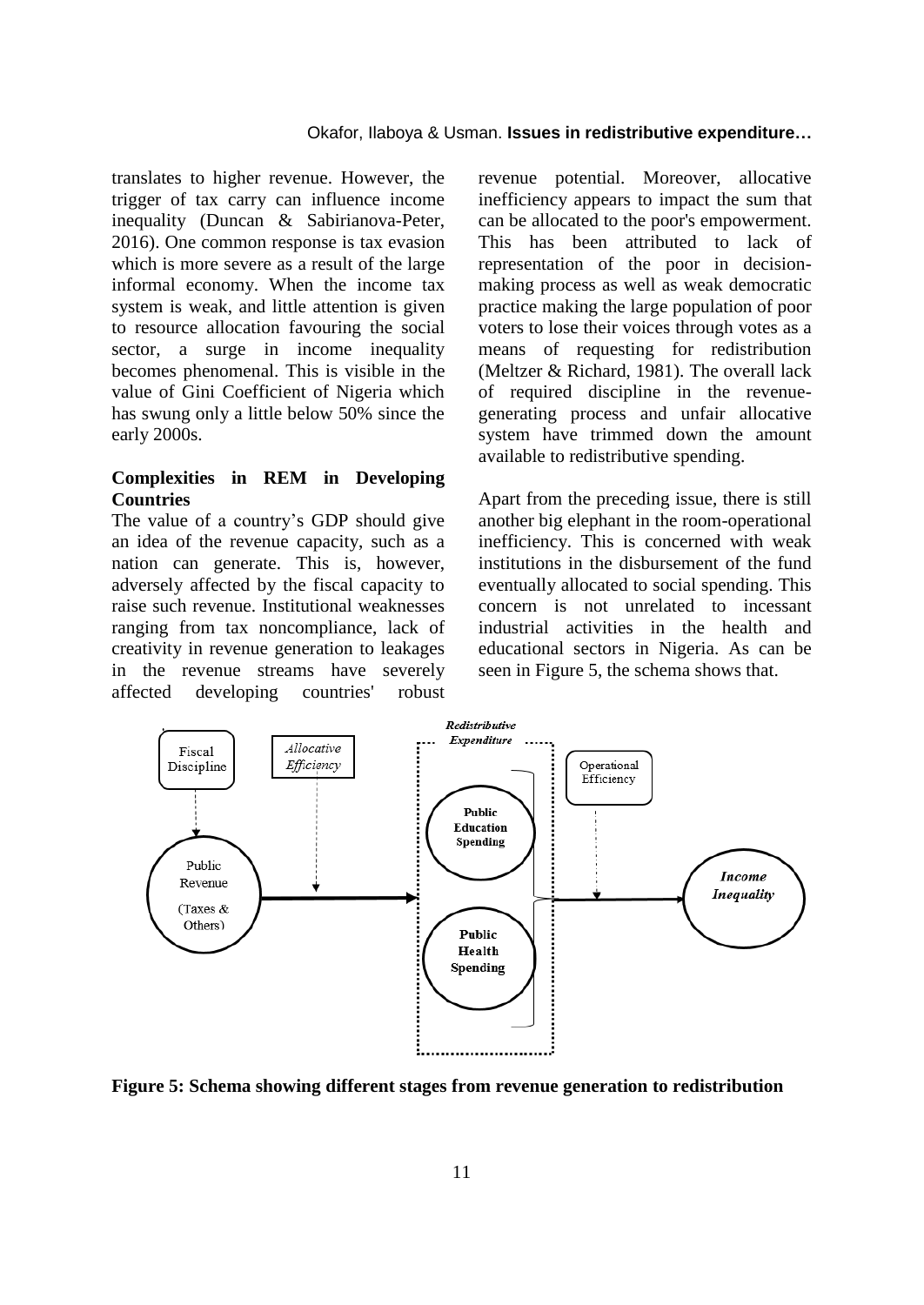In contrast, the overall government revenue is affected by the level of fiscal discipline in the economy, the amount generated as revenue is then affected by the disposition of the elitist decision-making group to redistribution. To achieve redistribution, eventually, operational efficiency becomes a crucial concern. Corruption and other institutional challenges in developing countries have adversely affected the poor's empowerment and ultimately increasing income inequality.

#### **Conclusion and Implication of the Study**

The escalation of social and political uproar in countries, especially those with high social exclusiveness, has raised new questions about the social impact of income inequality and how to bridge the gap between the poor and the rich. The paper aims to explore, through literature review, the impact of redistributive expenditures (education and health spending) on income inequality and the likely impact of the institutional framework.

Accountability of government actors does not just stop at annual financial reporting but also include making sure that social outcomes, one of which is income inequality, are achieved. However, it appears that developing countries have not shown enough commitment in terms of social spending in empowering the poor and bridging income inequality. This is attributed to poor fiscal discipline, unfavourable allocation and institutional weaknesses in the management of redistributive expenditures. Fiscal discipline worries such as weak revenue base, unsustainable borrowing, and its associated rising debt interest to revenue ratio can affect the budget totals and consequently, social spending.

There is the need to carry out empirical investigations on the relationship between social expenditures and income inequality and to examine how corruption can influence this relationship most especially where there seem to be weaknesses in institutions in developing countries like Nigeria.

#### **References**

- Afonso, A., Schuknecht, L., & Tanzi, V. (2010). Public sector efficiency: evidence for new EU member states and emerging markets. *Applied Economics*, *42*(17), 2147-2164.
- Aidt, T. S. (2003). Economic analysis of corruption: A survey. *The Economic Journal*, *113*(491), F632–F652
- Aigbokhan, B.E. (2017). The price of inequality in Nigeria. A presidential address delivered at the 58th Annual Conference of the Nigerian Economic Society held at Nicon Luxury Hotel, Abuja, 26th – 28th September.
- Anipa, S., Kaluma, F., & Muggeridge, E. (1999, June). DFID Seminar on Best Practice in Public Expenditure Management Case Study MTEF in Malawi and Ghana. In *Consulting Africa Limited. In Background Papers for OPM Conference on Good Practice in Public Expenditure Management, Eyesham Hall, Oxford*.
- Aziz, H. A., Laili, N., & Prihantono, G. (2016). The impact of fiscal policy impact on income inequality and economic growth: A case study of district/city in Java. *Journal of Indonesian Applied Economics*, *6*(2), 229-244.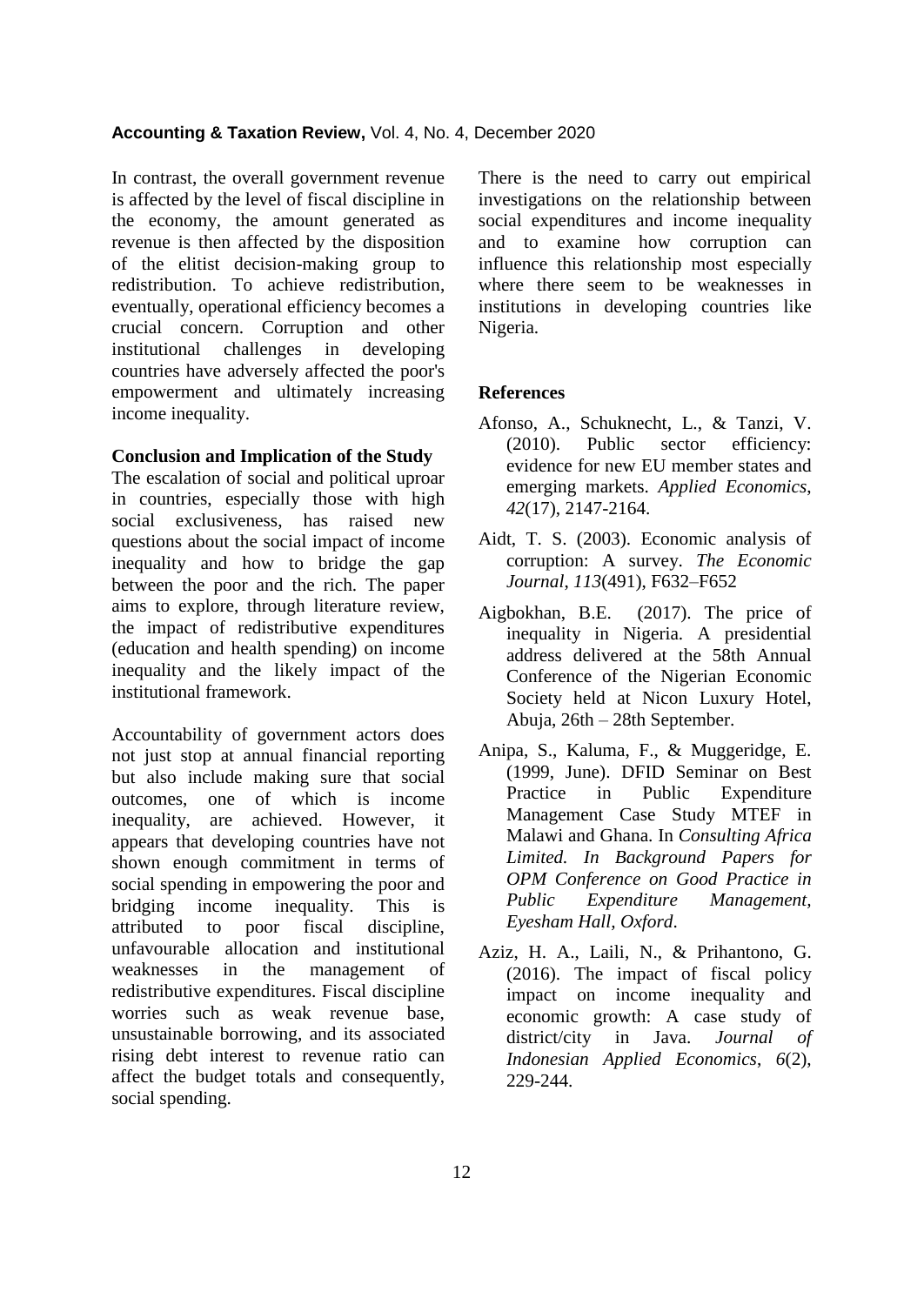#### Okafor, Ilaboya & Usman. **Issues in redistributive expenditure…**

- Bamford, D. (2015). Ethical Taxation: Progressivity, Efficiency and Hourly Averaging. In *Philosophical Explorations of Justice and Taxation* (pp. 135-150). New York: Springer International Publishing.
- Benabou, R. (2000). Unequal societies: Income distribution and the social contract. *American Economic Review, 90(1),* 96-129.
- Blackburn, K., Bose, N., & Haque, M. E. (2006). The incidence and persistence of corruption in economic development. *Journal of Economic Dynamics and Control*, *30*(12), 2447-2467.
- Brandolini, A., & Smeeding, T. M. (2009). Income inequality in richer and OECD countries. In *W.* Salverda, B. Nolan, & T. M. Smeeding (Eds.). *The Oxford handbook of economic inequality*. Oxford: Oxford University Press.
- CBN (2017). 2016 Statistical Bulletin Public Finance Statistics. Retrieved from www.cbn.gov.ng.
- Celentani, M., & Ganuza, J. J. (2002). Corruption and competition in procurement. *European Economic Review*, *46*(7), 1273-1303.
- Chong, A., & Calderon, C. (2000). Institutional quality and income distribution. *Economic Development and Cultural Change*, *48*(4), 761-786.
- Compos, J. E. (2001). What is Public Expenditure Management? Governance Brief Issue 1. Retrieved from http://www1.worldbank.org/publicsector /anticorrupt/FlagshipCourse2003/ GovernanceBrief-Issue.pdf.
- Cox, F. D. (2017). Democracy and inequality: A resource guide. Retrieved from www.idea.int.
- De Muro, P. (2016). Not just slicing the pie: The need for a broader approach to economic inequality. *Routledge Advances in Heterodox Economics*, 11- 21.
- Delavallade, C. (2006). Corruption and distribution of public spending in developing countries. *Journal of economics and finance*, *30*(2), 222-239.
- Dincer, O. C., & Gunalp, B. (2012). Corruption and income inequality in the United States. *Contemporary Economic Policy*, *30*(2), 283-292.
- Duncan, D., & Sabirianova Peter, K. (2016). Unequal inequalities: Do progressive taxes reduce income inequality? *International Tax and Public Finance*, *23*(4), 762-783. DOI: 10.1007/s10797- 016-9412-5.
- Dzhumashev, R. (2014). The two-way relationship between government spending and corruption and its effects on economic growth. *Contemporary Economic Policy*, *32*(2), 403-419.
- Fadda, S., & Tridico, P. (2016). Bridging theories and evidences of varieties of inequality. In S. Fadda, & P. Tridico (Eds.). *Varieties of Economic Inequality (pp. 1-7).* London: Routledge.
- Frankfurt, H. G. (2015). *On inequality*. New Jersey: Princeton University Press.
- Garfinkel, I., Rainwater, L., & Smeeding, T. M. (2006). A re‐examination of welfare states and inequality in rich nations: How in‐kind transfers and indirect taxes change the story. *Journal of Policy Analysis and Management*, *25*(4), 897- 919.
- Gates, B. (2018). *Role of human capital investment in supporting pro-poor and economic growth agenda. A* Speech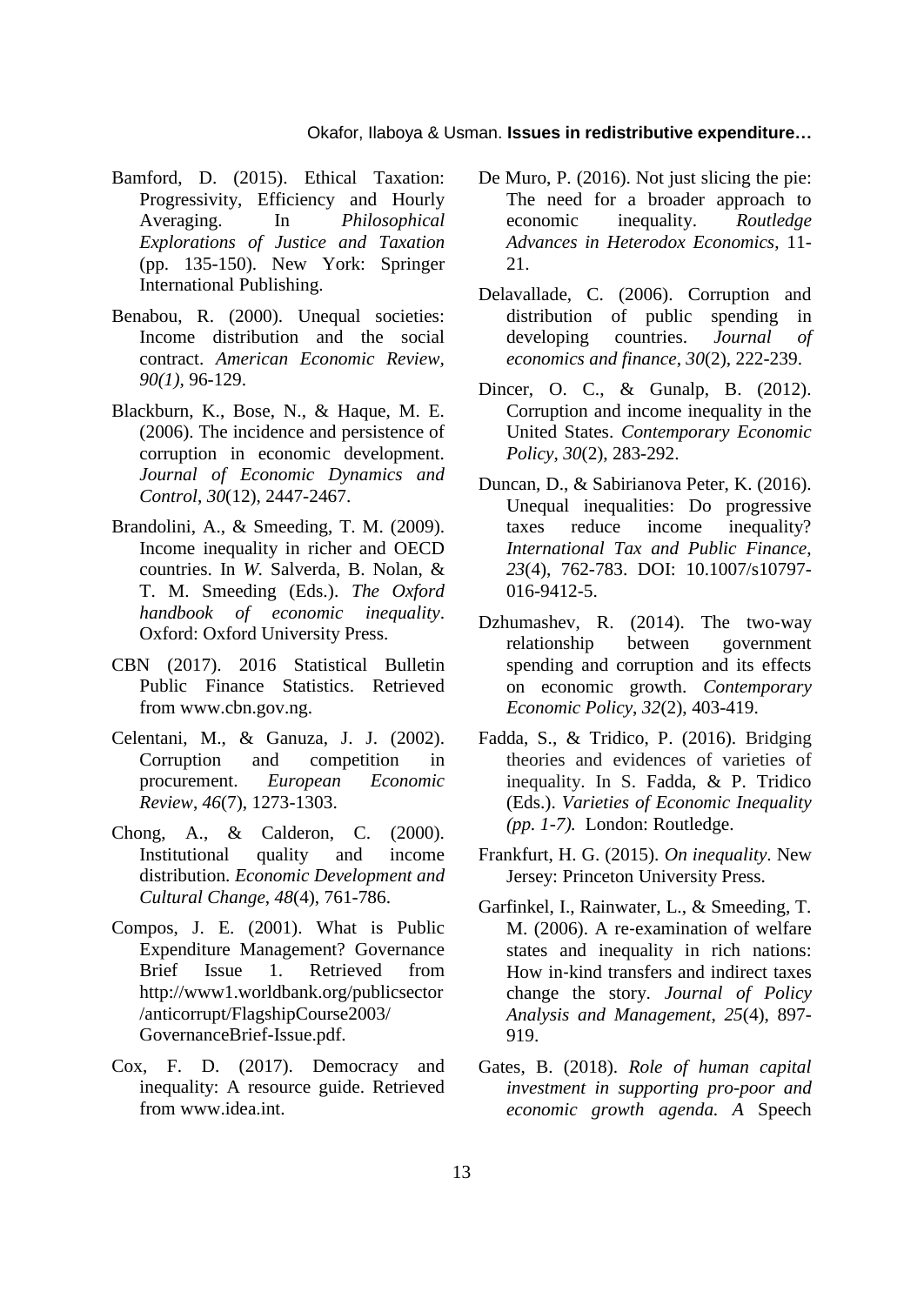presented at the National Economic Council, Aso Rock Presidential Villa, Abuja on Thursday March 22, 2018.

- Goñi, E., López, J. H., & Servén, L. (2011). Fiscal redistribution and income inequality in Latin America. *World Development*, *39*(9), 1558-1569.
- Gregorio, J. D., & Lee, J. W. (2002). Education and income inequality: new evidence from cross-country data. *Review of income and wealth*, *48*(3), 395-416.;
- Gupta, S., Davoodi, H., & Alonso-Terme, R. (2002). Does corruption affect income inequality and poverty? *Economics of governance*, *3*(1), 23-45.
- Harberger, A. C. (2003). Reflections on distributional considerations and the public finances. *Module for World Bank Course on Practical Issues of Tax Policy in Developing Countries, April*.
- Huber, E., & Stephens, J. D. (2012). *Democracy and the left: Social policy and inequality in Latin America*. University of Chicago Press.
- International Labour Organisation (ILO) (2016). *Wage inequality in the workplace*. Geneva: ILO.
- International Monetary Fund (2014). Fiscal policy and income inequality. Retrieved from http://www.imf.org/external/pp/ppindex. aspx.
- Joumard, I., Pisu, M., & Bloch, D. (2012). Tackling income inequality: The role of taxes and transfers. *OECD Journal. Economic Studies*, *2012*(1), 37.
- Kasim, b. b. (2016). Effect of public expenditure management on accountability and development in

Nigeria. *European Journal of Business and Social Sciences*, *5*(05), 30-40.

- Keefer, P., & Knack, S. (2002). Polarization, politics and property rights: Links between inequality and growth. *Public choice*, *111*(1), 127-154.
- Komolafe, K. (2015). Of poverty and cash transfers. Retrieved from https://www.thisdaylive.com/index.php/ 2016/03/02/of-poverty-and-cashtransfers/.
- Korpi, W., & Palme, J. (1998). The paradox of redistribution and strategies of equality: Welfare state institutions, inequality, and poverty in the Western countries. *American sociological review*, 661- 687.
- Li, H., Xie, D., & Zou, H. F. (2000). Dynamics of income distribution. *Canadian Journal of Economics/Revue canadienne d'économique*, *33*(4), 937- 961.
- Li, H., Xu, L. C., & Zou, H. F. (2000). Corruption, income distribution, and growth. *Economics & Politics*, *12*(2), 155-182.
- Liu, Z. (2005). Institution and inequality: the hukou system in China. *Journal of comparative economics*, *33*(1), 133-157.
- Lopez, E., Thomas, V. and Wang, Y. (2008). The quality of growth: Fiscal policies for better results. *The World Bank IEG Working Paper 2008/6*.
- Mankiw, N.G. (2003). *Macroeconomics (5th Ed.).* New York: Worth Publisher.
- Marinkov, M. The Effects of Social Spending on Economic Activity in South African Provinces.
- Mauro, P. (1998). Corruption and the composition of government expenditure.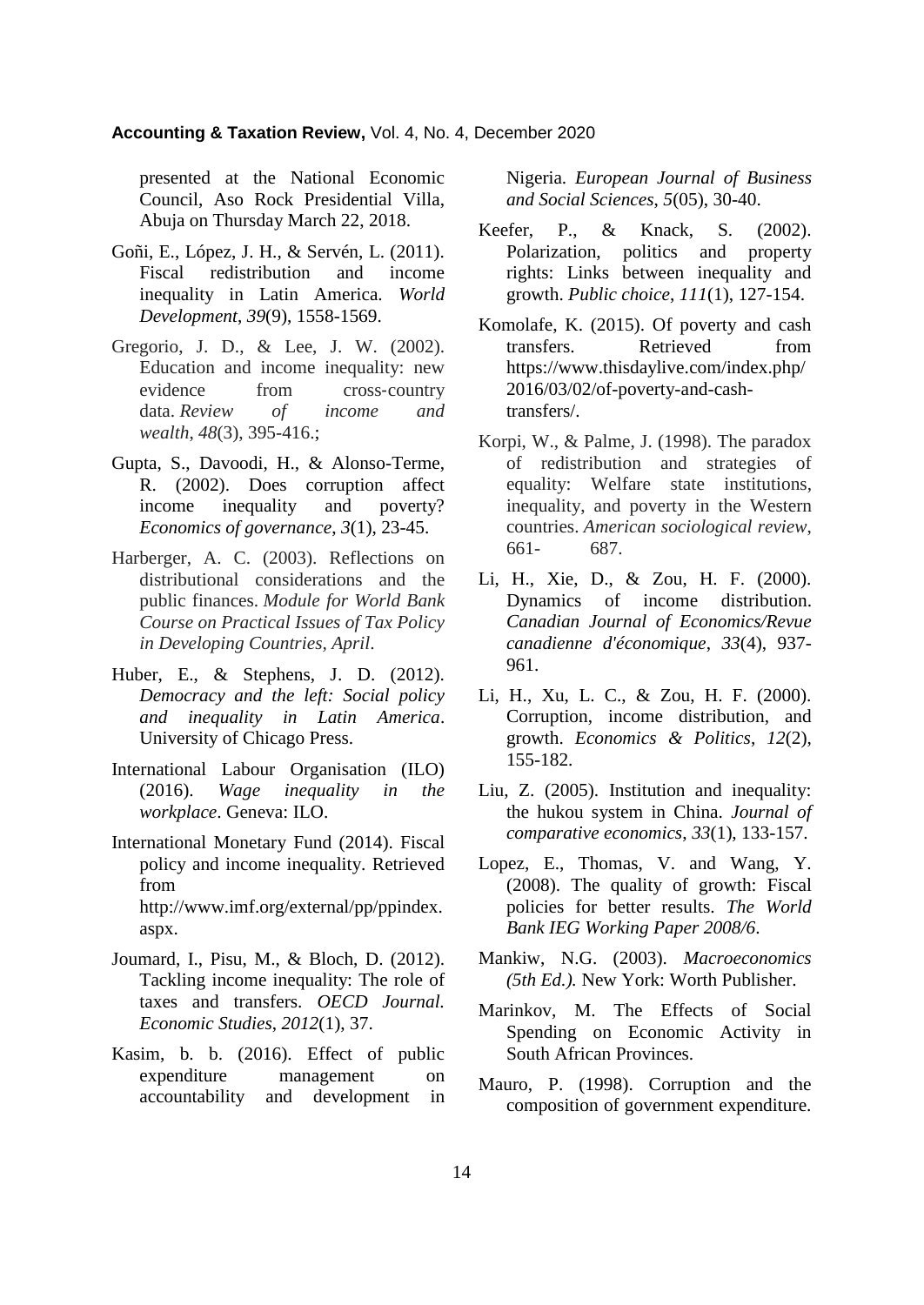*Journal of Public economics*, *69*(2), 263-279.

- Mayer, S. E., Lopoo, L. M., & Groves, L. H. (2016). Government spending and the distribution of economic growth. *Southern Economic Journal*, *83*(2), 399- 415.
- Meltzer, A. H., & Richard, S. F. (1983). Tests of a rational theory of the size of government. *Public Choice*, *41*(3), 403- 418.
- Muinelo-Gallo, L., & Roca-Sagalés, O. (2013). Joint determinants of fiscal policy, income inequality, and economic growth. *Economic Modelling*, *30*, 814- 824.
- Neckerman, K. M., & Torche, F. (2007). Inequality: Causes and consequences. *Annu. Rev. Sociol.*, *33*, 335-357.
- Oldekop, J. A., Fontana, L. B., Grugel, J., Roughton, N., Adu‐Ampong, E. A., Bird, G. K., ... & Agbarakwe, E. (2016). 100 key research questions for the post‐ 2015 development agenda. *Development Policy Review*, *34*(1), 55-82.
- Oxfam (2017a). *An economy for the 99%.* Oxford: Oxfam GB.
- Oxfam (2017b). Inequality in Nigeria: Exploring the drivers. www.oxfam.org.
- Powell, C. M. (2011). Harvesting New Conceptions of Equality: Opportunity, Results, and Neutrality. *Saint Louis University Public Law Review*, *31(XXXI)*, 255-332.
- PwC (2017). Nigeria's refinancing plan: Impact on debt sustainability is l to be modest. Economic Alert. Retrieved from https://www.pwc.com/ng/en/assets/pdf/n igerias-refinancing-plan.pdf.
- Richard, A., & Daniel, T. (Eds.). (2001). *Managing public expenditure a reference book for transition countries: A Reference Book for Transition Countries*. OECD Publishing.
- Roll, R., & Talbott, J. (2002). The end of class warfare: An examination of income disparity. Retrieved from https://escholarship.org/uc/item/56p2z78 c.
- Saint Paul, G., & Verdier, T. (1996). Inequality, redistribution, and growth: A challenge to the conventional political economy approach. *European Economic Review*, *40*(3), 719-728.
- Saint-Paul, G., & Verdier, T. (1993). Education, democracy, and growth. *Journal of Development Economics*, *42*(2), 399-407.
- Sarantides, V., & Kammas, P. (2016). Fiscal redistribution around elections when democracy is not "the only game in town". *Public Choice*, *168*(3-4), 279- 311.
- *skilled persons from developing countries: Impact and policy response*. Geneva: ILO.
- Thyssen, M. (2017). Inequalities and the world of work: what role for industrial relations and social dialogue? Speech at a conference organized by the ILO and European Commission, 24 February.
- Tommasi, D. (2009). Strengthening Public Expenditure Management in Developing Countries: Sequencing Issues. *Brussels: Capacity4dev. eu*.
- Trading Economics (2017). Nigeria corruption rank. Retrieved from [https://tradingeconomics.](https://tradingeconomics/)com/Nigeria/co rruption-rank